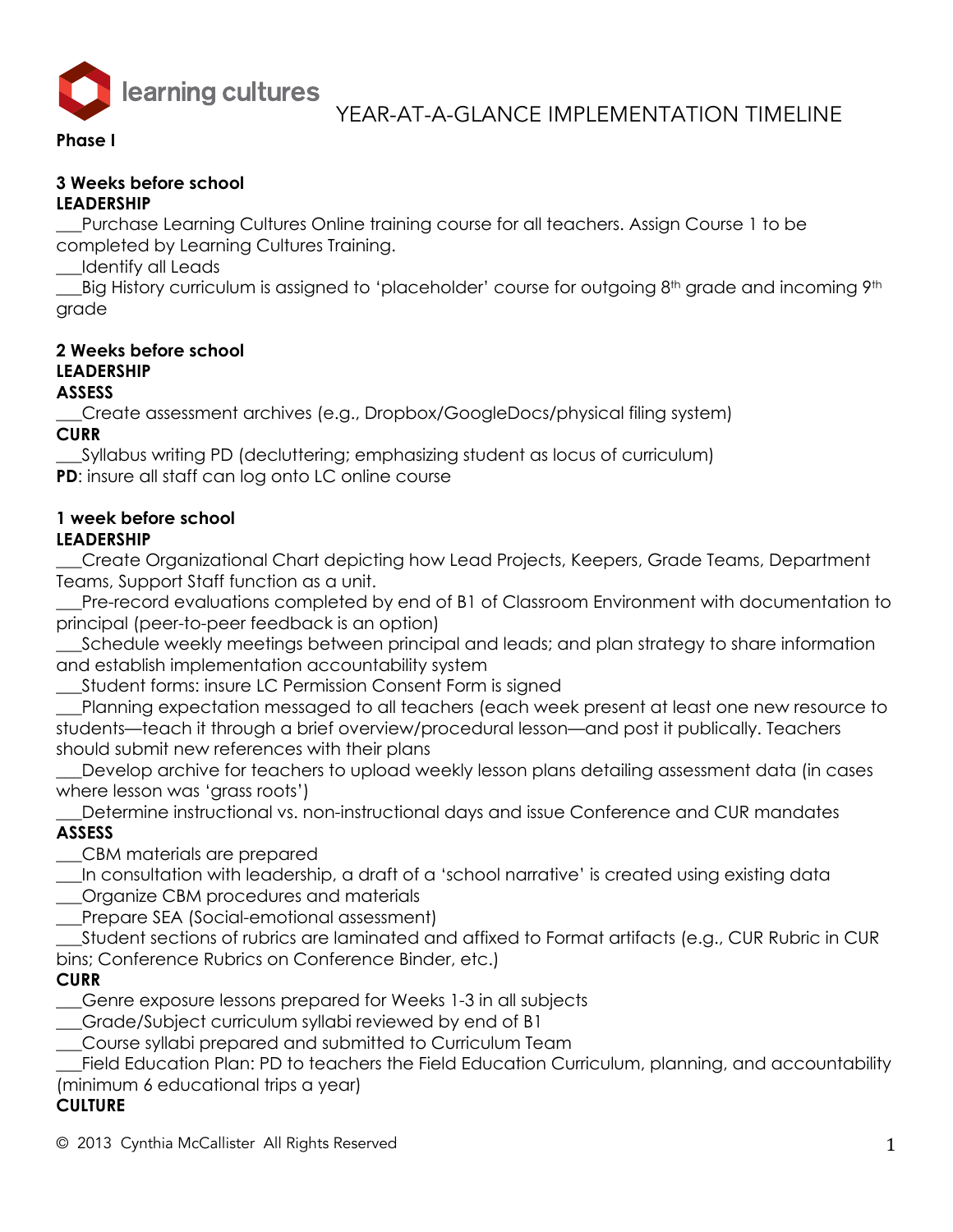\_\_\_Establish system to monitor that each student receives Social Contract Talk (i.e., take attendance in classes where it is given; note names of missing students and arrange another opportunity; keep track of newly registered students and make sure they have access to Talk digitally). **PD**

\_\_\_Learning Cultures training for all teachers (Courses 1&2; Course 3 lectures on Activity Block, Work Time, Cooperative Unison Reading, Learning Conferences and Share)

Assign LearningCulturesOnline courses appropriately: Each grade/department should have one expert in each lecture (having thorough knowledge of lecture and downloadable documents). Document experts so they can be utilized by leadership for PD.

Assign new hires to become an expert in one or more lectures

Peer observations of Classroom Environments (check rooms against Rubric)

### **WEEK 1**

### **LEADERSHIP**

\_\_\_Walk-throughs to assess for Social Norms. Brief existential coaching with teachers in Lesson Formats to secure positive social norms.

\_\_\_Monitor for quality control, and connect teachers in need of support with 'resident experts' (PD lead compiles list of resident expertise)

### **ASSESSMENT**

\_\_\_Cycle I progress monitoring (CBM) training to support all teachers in Oral Reading Fluency assessments with follow-up competency feedback to students. School-wide plan for writing fluency and MAZE assessments.

### **CULTURE**

\_\_\_Keepers of the Culture nominations in returning grades are made (7-8 in middle school; 10-12 in high school)

\_\_\_Social Contract Talk given in all classrooms

\_\_\_School-wide Progressive Consequences/ Ladder of Consequences is developed with some student input

\_\_\_Back-up system is in place with all teachers and students briefed on procedures

Promise meetings conducted with returning students who receive principal referrals

### **CURRICULUM:**

\_\_\_Genre exposure begins-and genre exposure assignments are given

\_\_\_Work Time is in place from Day 1 with teachers implementing Conferences and small group work -- \_\_\_Students are systematically introduced to the Learning Cultures model (formats/personal

responsibility/rubrics); and a school-wide system is adopted (to prevent repetition and redundancy) \_\_\_Learning Cultures orientation: Students are taught the Formats, their responsibilities, target goals,

and how to meet them). Student sections of rubrics are referred to and used in Format activity. \_\_\_PD staff on 'behavior of genre' framework, learning conference protocol, R-Team protocol, and format diagrams (LC classrooms; CUR; Learning Conferences) so that they can, in turn, teach the respective ideas to kids.

\_\_\_PD on curriculum resources: where to find them, how to share them, how to document them for review

### **PD**

LC Training Course: Delegate components of Courses 2 & 3 to department/grade point people with instructions for PD (coordinate with PD Lead)

\_\_\_Complete PD-at-a-Glance document incorporating school goals, PD opportunities, learning venues and opportunities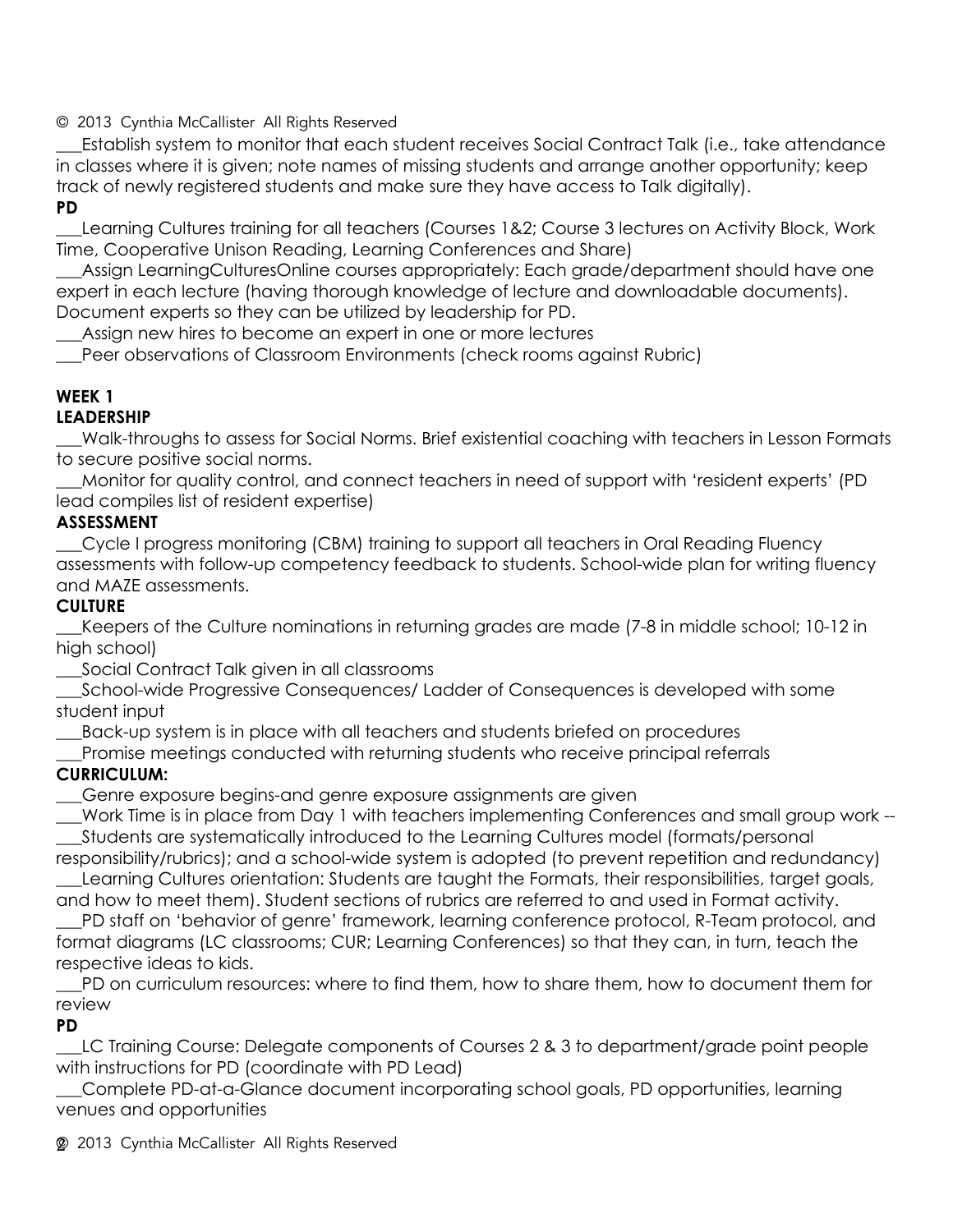#### **WEEK 2 LEADERSHIP**

\_\_\_Teachers in Need of Immediate Improvement for Classroom Environments and Social Norms are identified by end of W2 (via school walk throughs—schedule conference, action plan, follow-up informal)

\_\_\_List of students who receive principal referral are analyzed for those who need immediate **Intervention** 

Schedule of public education/open house events are scheduled in collaboration with Community Education lead

\_\_\_Continue brief existential coaching in Lesson Formats with teachers to secure positive buildingwide social norms.

\_\_\_Execution of Ladder is secured in classrooms and fortified with 'on-call' system. Response time is no fewer than 5 minutes (i.e., create system of 'back-up' for on call, utilizing teachers, deans, counselors and principal). Responses that reach principal will allow leadership to understand patterns of behavior 'hot spots.'

Request curriculum resource lists from all teachers/grades/departments

# **ASSESSMENT**

\_\_\_Cycle I progress monitoring (CBM) begins (SEA and DRP begin)

# **COMMUNITY EDUCATION**

\_\_\_LC Presentation for parents/guardians: "What to expect"

\_\_\_Schedule of community education/open house events are scheduled in collaboration with Leadership

# **CULTURE**

\_\_\_Teachers in need of Social Norms support are identified by leadership and provided coaching support through PD (coordinate with PD lead)

\_\_\_Interventions begin with Keepers involvement

# **CURRICULUM**

\_\_\_Content subject orientation completed by end of Week 2 (students are introduced to the discipline, its structure, standards, and curriculum scope-and-sequence)

\_\_\_Introduce 'documentary diet' and 'audio-book archive' assignments

Year-long plan for pre- and post-tests and Content Questions, and Learning Targets Handout. Strategize and plan to address the test as written genre form, and balance exposure to all pertinent conventions and elements (e.g., short- and extended response, multiple choice, essay, map reading and interpretation, story problem, etc).

# **PD**

\_\_\_Lead support: Leads participate in inter-visitations and coach one another on high-impact formats \_\_\_PD survey is administered to staff

\_\_\_Teachers in need of Social Norms support are identified by leadership and provided coaching support through PD (coordinate with PD lead)

\_\_\_PD for development of assessments (coordinate with Curriculum Lead to support teachers across LC schools to develop year-long plan for R-Team assessments)

\_\_\_Training on Responsibility Teams provided for all teachers (Learning Cultures course #3)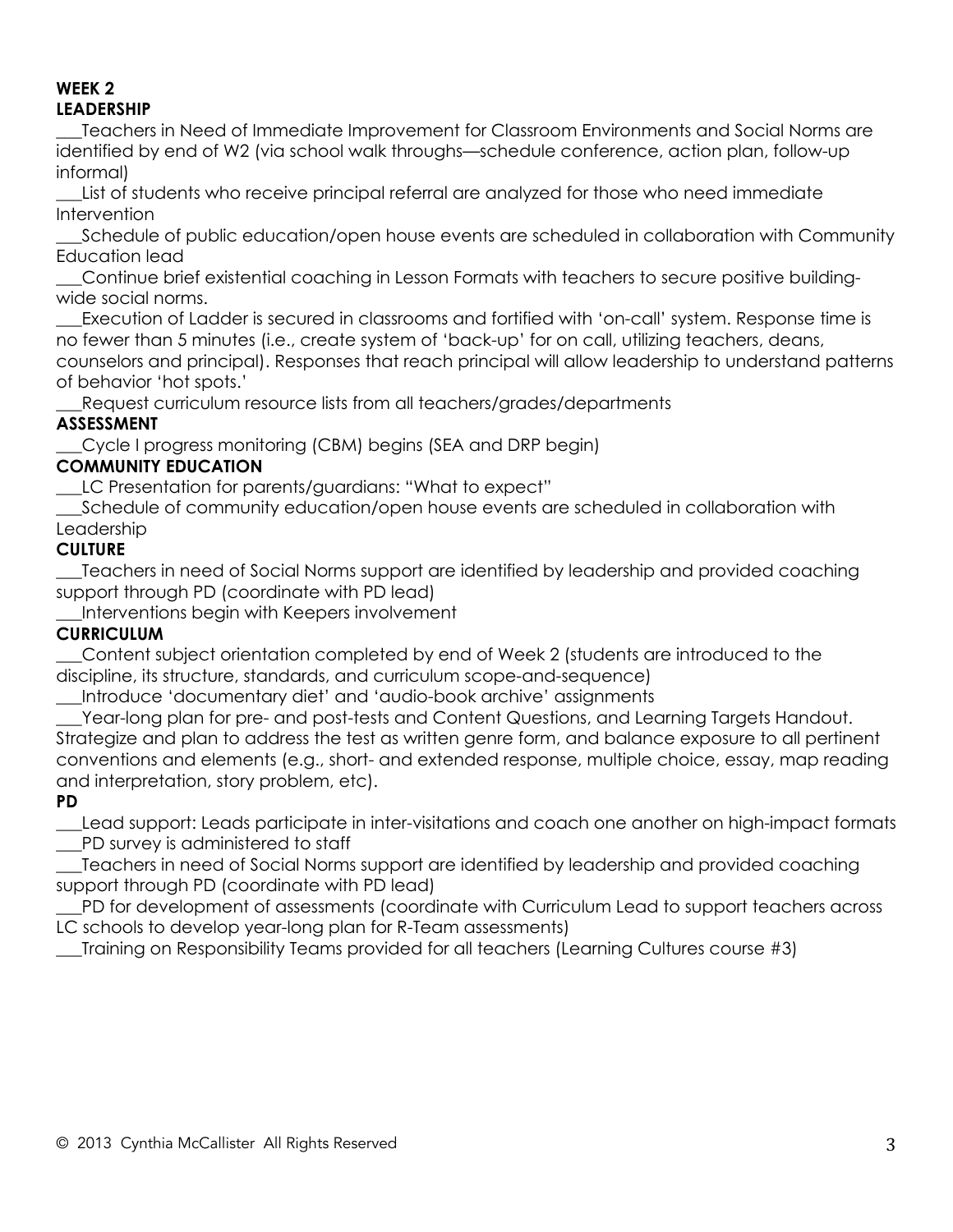### **WEEK 3**

# **LEADERSHIP**

\_\_\_Revise 'school narrative' in consultation with Assessment Lead to have ready for parent open house/community education

**\_\_\_**Review teachers' lesson plans for accompanying assessment data (for 'grass roots' lessons), quality of examples, and breadth of coverage

Field Education check in (remind teachers about Field Education Curriculum obligations)

### **ASSESSMENT**

School narrative is revised in consultation with leadership

\_\_\_DRP and SEA completed (insure all teachers submit data).

\_\_\_CBM assessment results are compiled and analyzed in consultation with leadership and Code Blue Lead

### **Code Blue**

\_\_\_Analyze initial round of CBM data

\_\_\_Identify preliminary Code Blue Subgroups (e.g., 'emergent,' 'language,' 'dispositional')

\_\_\_Coordinate with Curriculum Lead to plan 'workout plans' for Code Blue subgroups

### **Community Education**

\_\_\_Coordinate with PD and Curriculum Leads to plan monthly Learning Cultures public information/PR events

\_\_\_Coordinate with Leadership and Assessment Lead to present 'school narrative' at public information events

# **CULTURE**

Keepers are enlisted to develop attendance-monitoring plan

\_\_\_Keepers Summit is planned (digital conference is encouraged if physical distance is a barrier)

- \_\_\_Assess for students in need of Behavior Intervention
- \_\_\_Keepers are enlisted to join Behavior and Academic Interventions

# **CURRICULUM**

\_\_\_Responsibility Teams and content subject curriculum begins

"Big History" curriculum begins in designated area (e.g.,  $9<sup>th</sup>$  grade Reading/6<sup>th</sup> grade reading/advisory)

### **PD**

\_\_\_*Learning Sites* are identified ('go-to' classrooms for areas of need/focus)

\_\_\_Teacher Surveys, Self Assessments, Holistic Assessments collected/analyzed

\_\_\_Survey results are analyzed, interpreted and an initial action plan developed.

\_\_\_Professional Learning Groups are formed (AKA, 'Pods), and preliminary cycles are scheduled to focus on CUR and Learning Conferences

\_\_\_A Learning Cultures curriculum timeline is developed to systematically lead teachers through the Learning Cultures training program (including review of downloadable documents and activities) \_\_\_First cycle of PD Learning Teams begins (Pods, PLCs, Labsites)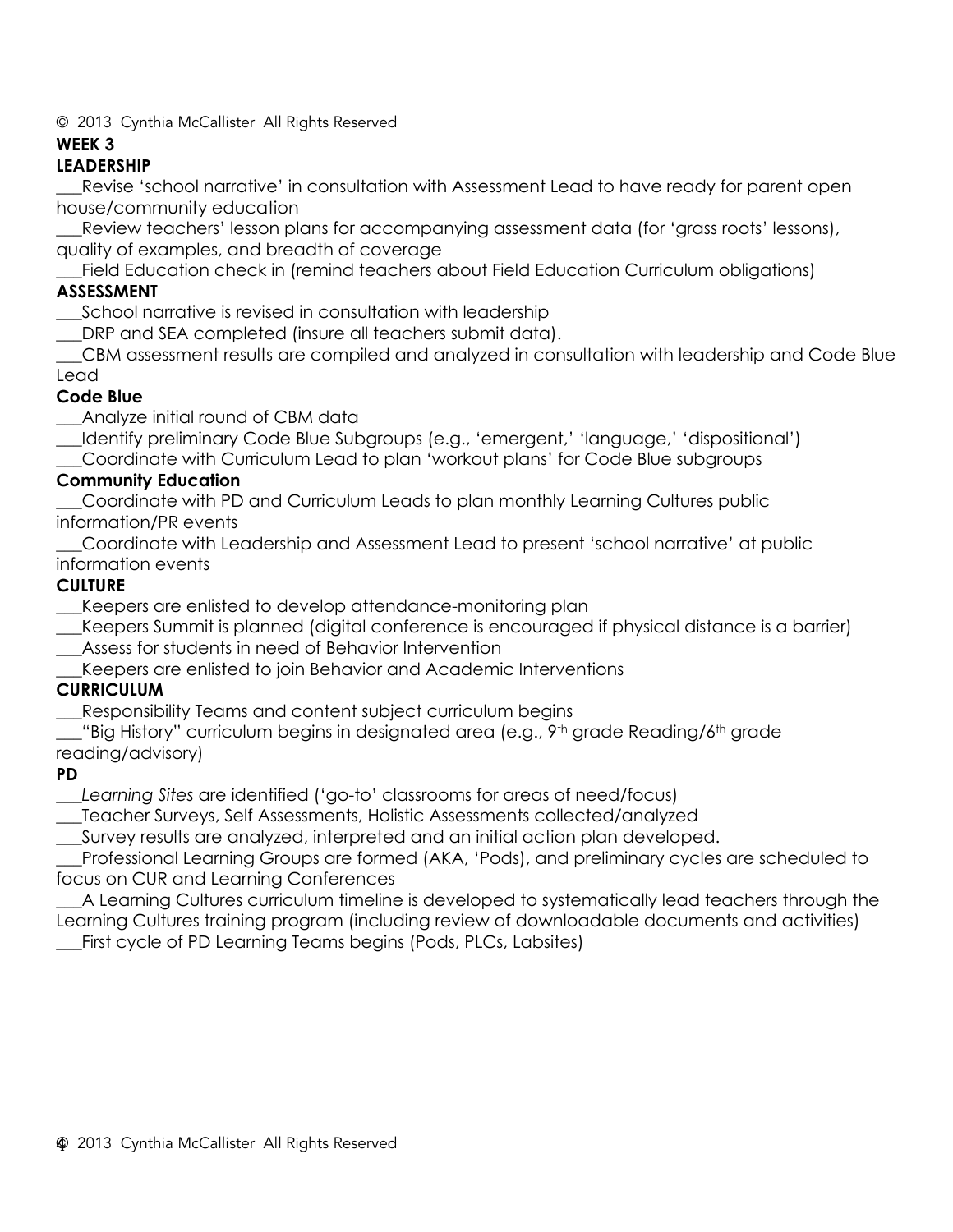#### **Week 4 Leadership**

\_\_\_Teacher Evaluations of Social Norms and Work Time completed by end of W4

\_\_\_Initial teacher conferences completed (with reference to data compiled by PD committee and with attention to the 'holistic assessment of professional learning)

# **Assessment**

\_\_\_Data management system is functional (allowing teachers and students to access progress monitoring data)

\_\_\_PD teachers on how to access and use CBM data in conferences

# **Curriculum**

\_\_\_Social Survey is administered consistently in R-Teams. PD teachers to learn how to help kids use SS data to make goals and provide peers with useful suggestions for SEL.

PD Field Education

# **Code Blue**

\_\_\_Identify target subgroups and plan sample 'workouts' to share with staff

\_\_\_Distribute Code Blue caseload to point people

\_\_\_Code Blue PD training—logistics and check-in/accountability system

# **Culture**

\_\_\_Intellectual Social Contract Talk given (How curriculum is organized to support student intentions and how personal responsibility plays a role)

Planning for Keepers Summit

# **PD**

\_\_\_Teachers' learning plans are submitted

\_\_\_Analysis of teacher learning plans for PD needs and trends

\_\_\_Coordinate with Code Blue Lead and Curriculum Lead to provide training in Workout Plans

\_\_\_Spot-check classroom environments: Peer inter-visitation against Rubric (insure for Word Cards; CUR bin materials; CUR sign-ups)

# **Week 5**

# **Leadership**

\_\_\_Spot-check R-Team procedures across classrooms for consistency and quality of CUR/GISTING

\_\_\_Spot-check quality of resources in classrooms (review teachers' resource lists)

\_\_\_Request Field Education plans

**PD:** 

\_\_\_Formal PD system begins (all teachers begin personal PD plan)

\_\_\_Cooperative Unison Reading PD: Procedures, quality of discourse, use of supporting materials **CULTURE**

\_\_\_Keepers Summit

\_\_\_Keepers in grades 6 & 9 are nominated

\_\_\_Keepers in grades 7-8 and 10-12 are re-nominated (by school decision)

# **CODE BLUE**

\_\_\_In conjunction with grade teams, Workout Plans are created for all 'Code Blue' students

# **CURRIC**

\_\_\_Provide PD to staff on Code Blue Workout Plan curriculum protocol

PD

# **Week 6**

# **Leadership**

\_\_\_Coordinate with Assessment Lead to revise 'school narrative'

\_\_\_Spot-check CUR procedures, quality of discourse, recordkeeping

# **ASSESS**

 $\degree$  2013 Cynthia McCallister All Rights Reserved  $5$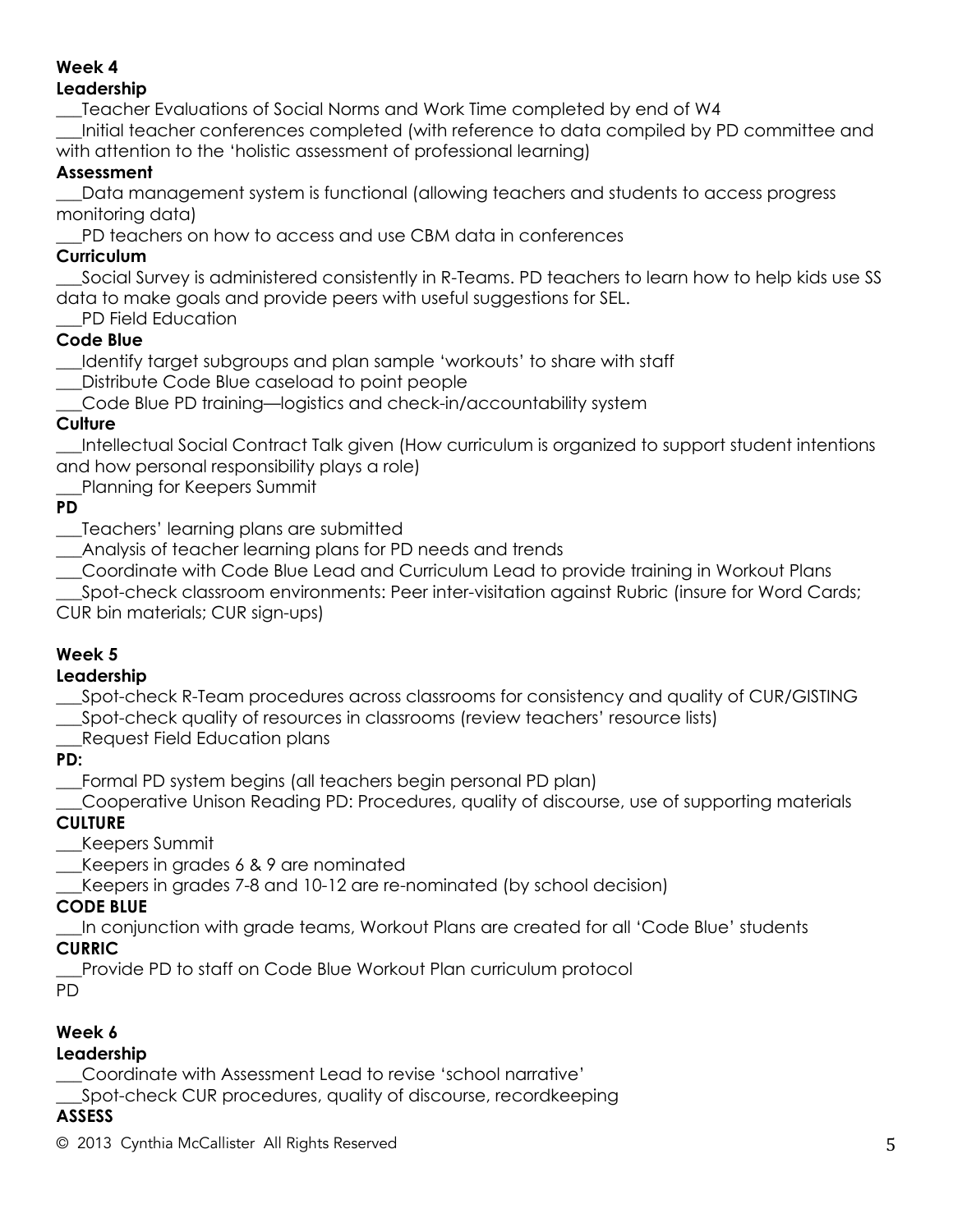\_\_\_A revised version of the 'school narrative' is created using existing data.

# **CURRICULUM**

\_\_\_Review Field Education reports

# **Week 7**

Leadership

\_\_\_Spot-check Conferences

\_\_\_Spot-check and trouble shoot Code Blue Workout Plans across classrooms (are kids' following them?

\_\_\_Spot-check students have participated in a Field Education experience

# **Week 8**

# **Leadership**

\_\_\_Meet with Code Blue, Curriculum and PD Leads to trouble-shoot Workout Plan roll-out and plan follow up PD

\_\_\_Second round of evaluations (focused on individual teachers' 'hot spots' from R-

Teams/CUR/Conferences/Social Norms) with corrective feedback and action plan

Instructional equity:  $1<sup>st</sup>$  set of tallies

# **Code Blue**

\_\_\_Message to teachers challenged to support Code Blue caseload students about the need for PD **PD**

\_\_\_Code Blue quality PD: Strategies to hold kids accountable

\_\_\_Spot-check environment: Peer inter-visitation against Rubric

\_\_\_Interface with Leadership to support teachers' emerging PD needs

# **ASSESS**

\_\_\_Cycle 2 progress-monitoring is planned

### **Week 9**

**Leadership**

\_\_\_Spot-check R-Team procedures

# **ASSESS**

\_\_\_Cycle 2 progress monitoring administered, analyzed and communicated to Code Blue Lead

# **Week 10**

# **Code Blue**

\_\_\_Code Blue cases are updated and communicated to students and teachers

### **Week 11**

Code Blue

\_\_\_Workout plans are revised (in coordination with Case Load point persons) in communication with or collaboration with students

### **PD**

\_\_\_Workout plan support

# **Week 12**

### **Leadership**

\_\_\_Spot-check Workout Plans for Code Blue kids

© 2013 Cynthia McCallister All Rights Reserved 6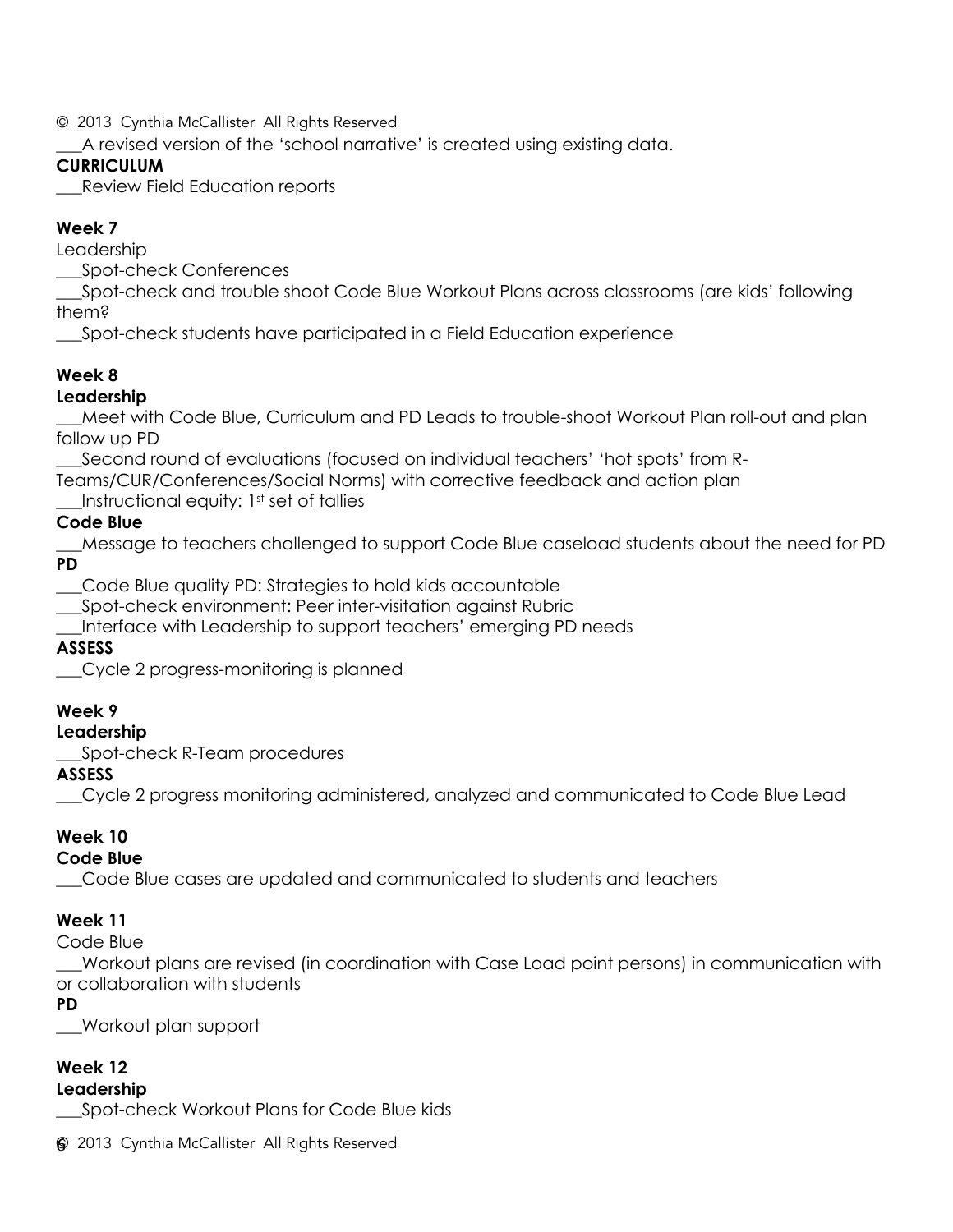| W10<br>-TCHR EVAL: 3rd Teacher<br>Evaluations completed for<br>Record Keeping (CUR<br>records and Conferences)<br>with corrective feedback<br>and action plan | W11<br>-INST EQUITY: High priority student<br>conferences<br>-PROF DEV: Inter-visitation PD Cycle II<br>begins | W12<br>-PROF DEV: Framework for<br><b>Professional Development</b><br>focuses on<br><b>CUR/Conferences</b>                                                                                 |
|---------------------------------------------------------------------------------------------------------------------------------------------------------------|----------------------------------------------------------------------------------------------------------------|--------------------------------------------------------------------------------------------------------------------------------------------------------------------------------------------|
| W13                                                                                                                                                           | W14<br>-Phase I Review                                                                                         | W15<br>-ASSESS: Cycle 3 progress<br>monitoring<br>-Prep for Phase II<br>(Emphasis: Student<br>achievement and PD-<br>Maximizing potential of<br>Framework for Professional<br>Development) |

| <b>Phase II</b> |                                                                                                                                         |                                                                                                                                   |                                                                                                                                                                                                                                                                                                                       |  |  |  |
|-----------------|-----------------------------------------------------------------------------------------------------------------------------------------|-----------------------------------------------------------------------------------------------------------------------------------|-----------------------------------------------------------------------------------------------------------------------------------------------------------------------------------------------------------------------------------------------------------------------------------------------------------------------|--|--|--|
|                 | W16<br>-TCHR EVAL: 4th<br><b>Teacher Evaluations</b><br>Complete (2 <sup>nd</sup> pass<br>over CUR/Conferences<br>or area of new focus) | W17<br>-INST EQUITY: High<br>priority student<br>conferences<br>-PROF DEV: Inter-<br>visitation PD Cycle III<br>begins            | W18                                                                                                                                                                                                                                                                                                                   |  |  |  |
|                 | W19                                                                                                                                     | W20<br>-INSTRUCTIONAL<br>EQUITY: 2 <sup>nd</sup> set of<br>tallies complete                                                       | W <sub>21</sub><br>-ASSESS: Cycle 4 progress monitoring<br>DRP complete<br>-ASSESS: Analyze DRP for a) students who made no<br>or below grade level progress and add to Code<br>Blue case load; b) calculate average gains per<br>classroom and assess classrooms where average<br>growth was below grade-level norms |  |  |  |
|                 | W22<br>-TCHR EVAL: 5th<br><b>Teacher Evaluations</b><br>Complete (3rd pass<br>over CUR/Conferences<br>or area of new focus)             | W <sub>23</sub><br>-INST EQUITY: High<br>priority student<br>conferences<br>-PROF DEV: Inter-<br>visitation PD Cycle IV<br>begins | W24<br>-Prep for Phase III                                                                                                                                                                                                                                                                                            |  |  |  |
|                 | W25<br>Programming changes<br>for next year                                                                                             | W26<br>-INST EQUITY: High<br>priority student<br>conferences<br>-PROF DEV: Inter-                                                 | W27<br>-ASSESS: Cycle 5 progress monitoring                                                                                                                                                                                                                                                                           |  |  |  |